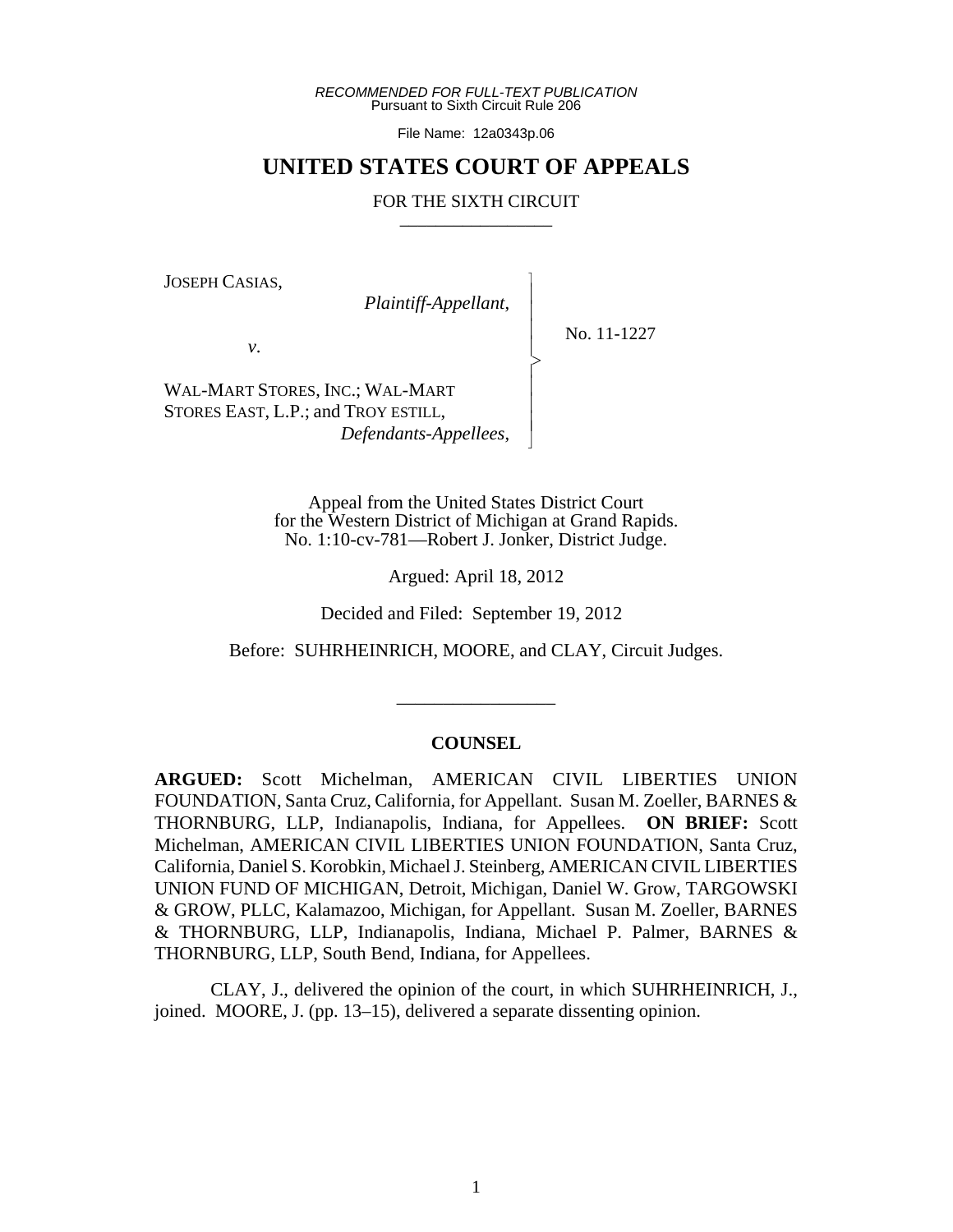# **OPINION \_\_\_\_\_\_\_\_\_\_\_\_\_\_\_\_\_**

**\_\_\_\_\_\_\_\_\_\_\_\_\_\_\_\_\_**

CLAY, Circuit Judge. In this wrongful discharge action, Plaintiff Joseph Casias, a former Wal-Mart employee, appeals the district court's order denying his motion to remand and the dismissal for failure to state a claim following his termination for failing a drug test in violation of Defendants' drug testing policy. Because we find no reasonable basis to conclude that the non-diverse Defendant Troy Estill ("Estill") would be liable and because we hold that the Michigan Medical Marihuana Act (MMMA) does not regulate private employment, we **AFFIRM** the judgment of the district court.

#### **DISCUSSION**

#### **I. The Michigan Medical Marihuana Act**

In 2008, Michigan passed the MMMA, Mich. Comp. Laws § 333.26421 *et seq.,* to provide protections for the medical use of marijuana. The Act defines the term "medical use" to include "the acquisition, possession, cultivation, manufacture, use, internal possession, delivery, transfer, or transportation of marihuana or paraphernalia relating to the administration of marihuana to treat or alleviate a registered qualifying patient's debilitating medical condition or symptoms associated with the debilitating medical condition." *Id*. § 333.26423(e). Although the Act broadly defines a "debilitating medical condition," only a "qualifying patient" or "primary caregiver" who is issued a "registry identification card" by the Michigan Department of Community Health are permitted to administer or use medical marijuana. *Id*. §§ 333.26423(h), (g), (i). Thus any "qualifying patient" or "primary caregiver who has been issued and possesses a registry identification card shall not be subject to arrest, prosecution, or penalty of any manner, or denied any right or privilege, including but not limited to civil penalty or disciplinary action by a business." *Id.* §§ 333.26424(a),(b).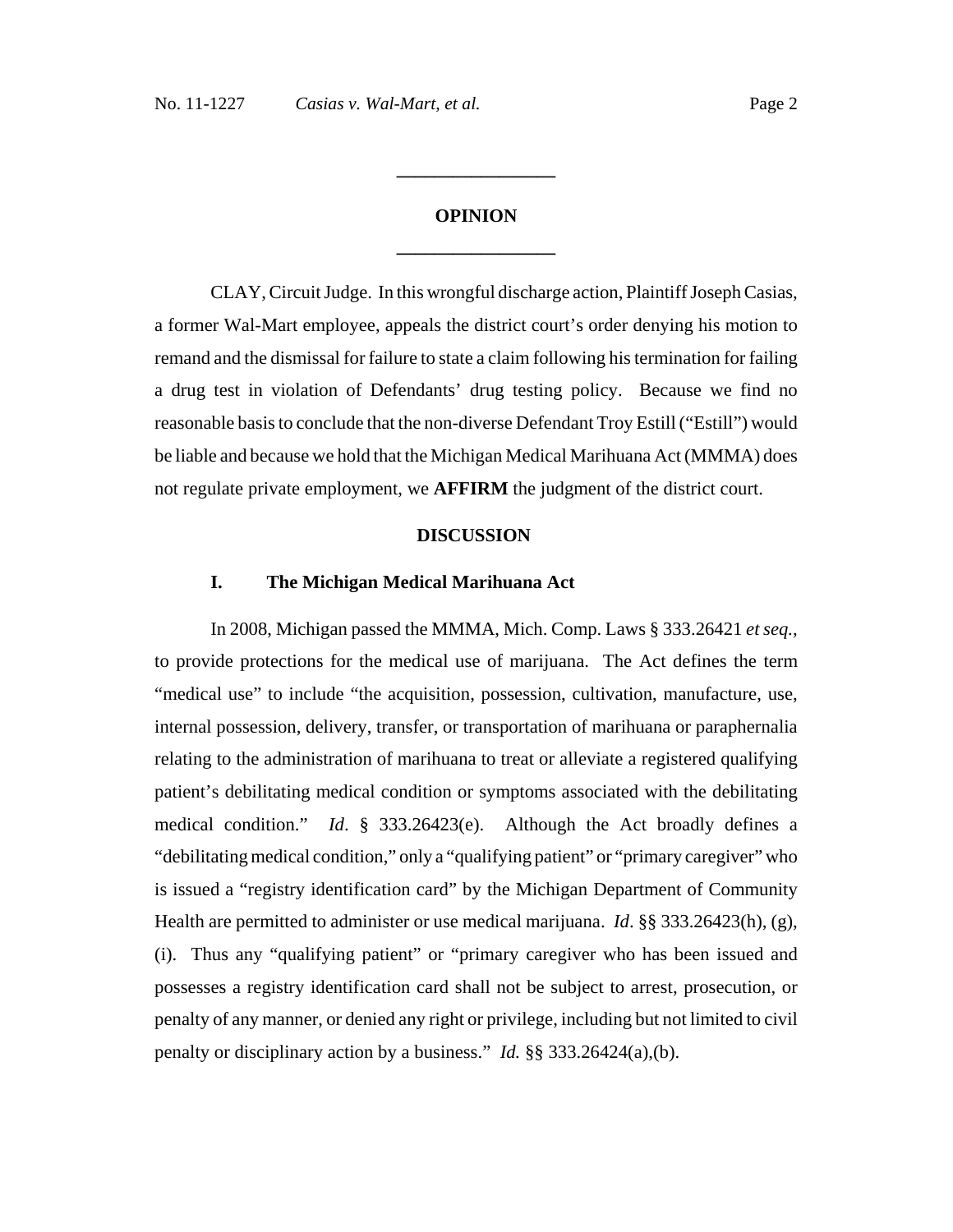## **II. Plaintiff's termination from Wal-Mart**

Plaintiff was an employee of Wal-Mart's Battle Creek, Michigan store from November 1, 2004 until November 24, 2009, when Plaintiff was terminated from Wal-Mart after he tested positive for marijuana, in violation of the company's drug use policy.

Plaintiff was diagnosed with sinus cancer and an inoperable brain tumor at the age of 17. During his employment at Wal-Mart, Plaintiff endured ongoing pain in his head and neck. Although his oncologist prescribed pain relief medication, Plaintiff continued to experience constant pain as well as other side effects of his medication. After Michigan passed the MMMA in 2008, Plaintiff's oncologist recommended that he try marijuana to treat his medical condition. The Michigan Department of Community Health issued Plaintiff a registry card on June 15, 2009, and, in accordance with state law, he began using marijuana for pain management purposes. Plaintiff stated that the drug reduced his level of pain and also relieved some of the side effects from his other pain medication. Plaintiff maintains that he complied with the state laws and never used marijuana while at work; nor did he come to work under the influence. Instead, Plaintiff used his other prescription medication during the workday and only used the marijuana once he returned home from work.

In November 2009, Plaintiff injured himself at work by twisting his knee the wrong way while pushing a cart. Plaintiff contends that he was not under the influence of marijuana at the time of his accident. Although Plaintiff came to work the next day, he had trouble walking and was driven to the emergency room by a Wal-Mart manager to receive treatment. Since Plaintiff was injured on the job, he was administered a standard drug test at the hospital in accordance with Wal-Mart's drug use policy for employees. Prior to his drug test, Plaintiff showed his registry card to the testing staff to indicate that he was a qualifying patient for medical marijuana under Michigan law. Plaintiff then underwent his drug test, wherein his urine was tested for drugs.

One week later, Defendant notified Plaintiff that he tested positive for marijuana. Plaintiff immediately met with his shift manager to explain the positive drug test.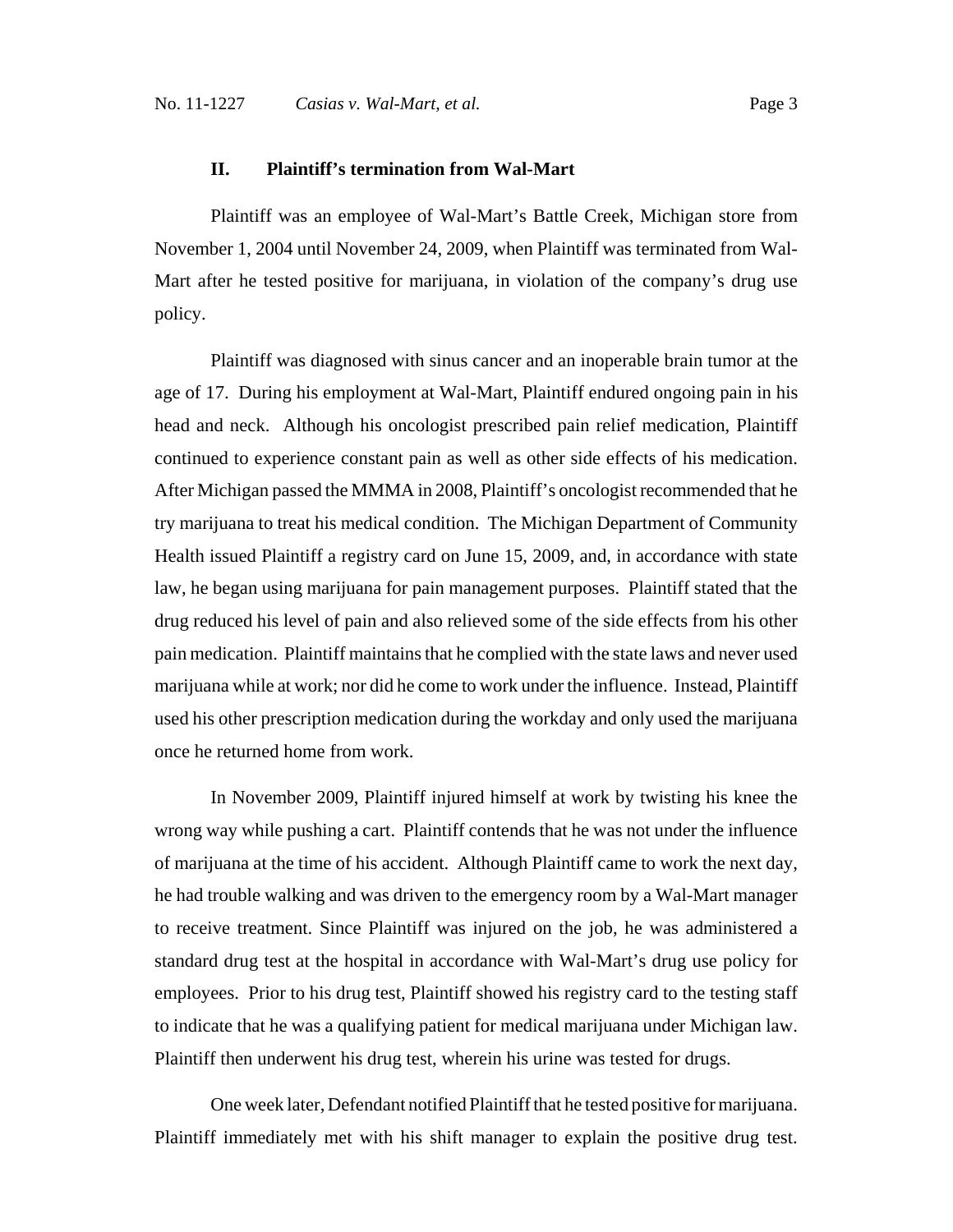Plaintiff showed the manager his registry card and also stated that he never smoked marijuana while at work or came to work under the influence of the drug. Plaintiff explained that the positive drug test resulted from his previous ingestion of marijuana within days of his injury in order to treat his medical condition. The shift manager made a photocopy of Plaintiff's registry card.

The following week, Wal-Mart's corporate office directed the store manager, Defendant Troy Estill, to fire Plaintiff due to the failed drug test, which was in violation of the company's drug use policy. Wal-Mart did not honor Plaintiff's medical marijuana card. Plaintiff sued Wal-Mart and Estill in state court for wrongful discharge and violation of the MMMA, arguing that the statute prevents a business from engaging in disciplinary action against a card holder who is a qualifying patient. Defendants thereafter removed the case to federal court based on diversity jurisdiction under 28 U.S.C. §§ 1332, 1441(a), and moved to dismiss the action for failure to state a claim. Plaintiff moved to remand the case to state court on the basis that Defendant Estill is a Michigan citizen, as is Plaintiff, and was properly joined, therefore eliminating diversity jurisdiction. Plaintiff also opposed Defendants' motion to dismiss.

The district court denied Plaintiff's motion to remand and granted Defendants' motion to dismiss. The district court held that Estill was fraudulently joined and could not be held liable under Michigan law because he did not make the decision to terminate Plaintiff, nor did he have the authority to fire Plaintiff. Therefore, the district court determined that Estill's citizenship should be disregarded for purposes of determining diversity jurisdiction. In addition, the district court held that the MMMA does not protect Plaintiff's right to bring a wrongful termination action because the MMMA does not regulate private employment. Plaintiff now appeals.

#### **DISCUSSION**

## **I. Motion to Remand**

We review a district court's ruling on the issue of jurisdiction *de novo*, but the district court's factual findings are reviewed for clear error. *Coyne v. American Tobacco*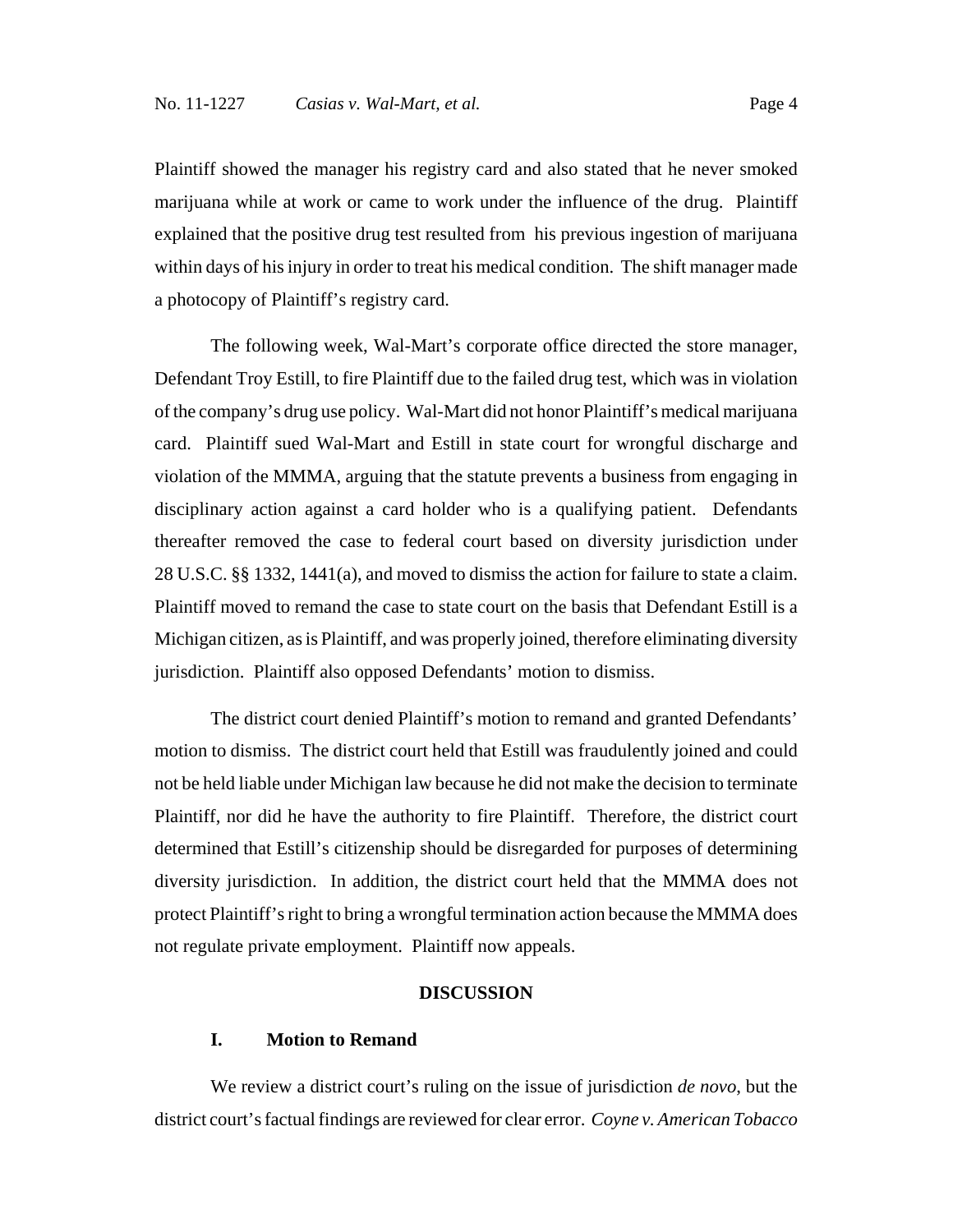*Co.*, 183 F.3d 488, 492 (6th Cir. 1999). "When a non-diverse party has been joined as a defendant, then in the absence of a substantial federal question the removing defendant may avoid remand only by demonstrating that the non-diverse party was fraudulently joined." *Jerome-Duncan, Inc. v. Auto-By-Tel, L.L.C.*, 176 F.3d 904, 907 (6th Cir. 1999) (citation omitted). Fraudulent joinder is "a judicially created doctrine that provides an exception to the requirement of complete diversity." *Coyne*, 183 F.3d at 493 (quoting *Triggs v. John Crump Toyota, Inc.*, 154 F.3d 1284, 1287 (11th Cir. 1998) (alteration in original)). A defendant is fraudulently joined if it is "clear that there can be no recovery under the law of the state on the cause alleged or on the facts in view of the law . . . " *Alexander v. Elec. Data Sys. Corp.*, 13 F.3d 940, 949 (6th Cir. 1994) (citation omitted). The relevant inquiry is whether there is "a colorable basis for predicting that a plaintiff may recover against [a defendant]." *Coyne*, 183 F.3d at 493. "The removing party bears the burden of demonstrating fraudulent joinder." *Alexander*, 13 F.3d at 949 (citation omitted).

When deciding a motion to remand, including fraudulent joinder allegations, we apply a test similar to, but more lenient than, the analysis applicable to a Rule  $12(b)(6)$ motion to dismiss. *See Walker v. Philip Morris USA, Inc.*, 443 Fed. App'x 946, 952–54 (6th Cir. 2011). As appropriate, we may "pierce the pleading" and consider summary judgment evidence, such as affidavits presented by the parties. *Id*. The court may look to material outside the pleadings for the limited purpose of determining whether there are "undisputed facts that negate the claim." *Id*. at 955–56.

Plaintiff argues that the district court improperly asserted diversity jurisdiction because Defendant Estill, a Michigan citizen, was a proper defendant in this case. According to Plaintiff, Defendant Estill participated in the tortious conduct alleged by Plaintiff by firing him from his position at Wal-Mart, and therefore was personally liable and properly joined in this action. In response, Defendants contend that Plaintiff failed to establish a colorable claim because Defendant Estill had no involvement in Plaintiff's termination. Defendants further argue that, under Michigan law, corporate agents cannot be liable for a wrongful discharge action.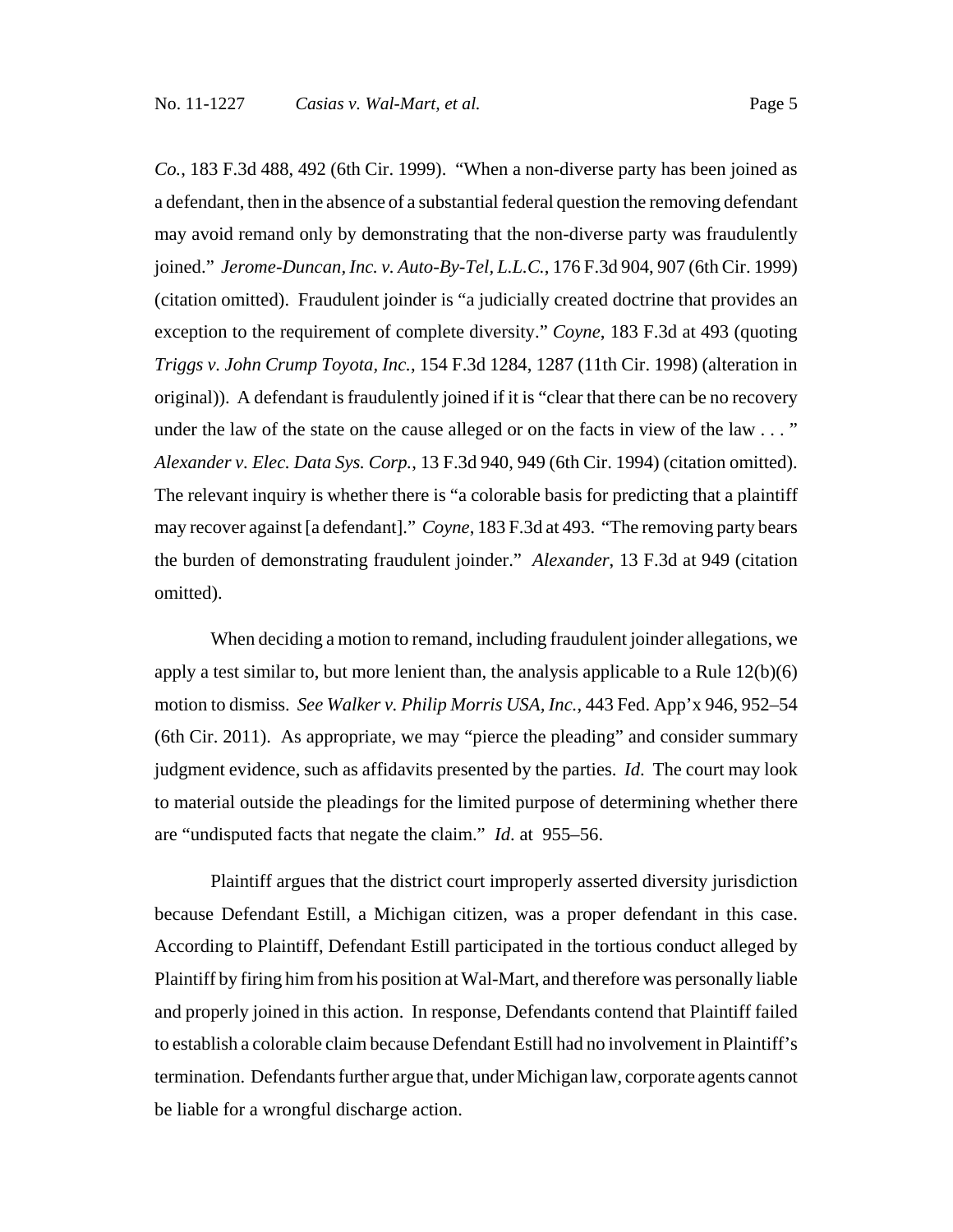In dismissing Plaintiff's motion to remand on the grounds of fraudulent joinder, the district court concluded that personal liability did not attach to Defendant Estill. In reaching this conclusion, the district court relied on federal and state cases that discuss employee liability. *See, e.g.,Freeman v. Unisys Corp.*, 870 F. Supp. 169, 173 (E.D. Mich. 1994); *Champion v. Nationwide Security, Inc.*, 205 Mich. App. 263, 266 (1994), *rev'd on other grounds*, 450 Mich. 702 (1996); *Urbanski v. Sears Roebuck & Co.,* No. 211223, 2000 WL 33421411, at \* 3 (Mich. Ct. App. May 2, 2000); *Bush v. Hayes*, 282 N.W. 239, 240–41 (Mich. 1938); and *Allen v. Morris Bldg. Co.*, 103 N.W. 2d 491, 493 (Mich. 1960). The district court also relied on a number of undisputed facts, including:

[That] Wal-Mart's corporate office in Arkansas, not Mr. Estill, made the decision to terminate Mr. Casias. In fact, Wal-Mart employed a specific drug screening department at its corporate headquarters for precisely this type of situation. Neither Mr. Estill nor any other individual store manager had the authority or the discretion to vary from the decisions made by Wal-Mart's Drug Screening department in Arkansas.

*Casias v. Wal-Mart Stores, Inc.*, 764 F. Supp. 2d 914, 916 (W.D. Mich. 2011). We agree with the district court's conclusion that the record is void of any evidence that would support a conclusion that Defendant Estill intended to cause an adverse action against Plaintiff or was a causal factor in the discharge of Plaintiff. Defendant Estill's role was to simply communicate the decision. On this basis, we decline to adopt Plaintiff's argument which, by extension, could make any individual who participates in the "communication" of a corporate decision a proper defendant in a cause of action.

We recognize that our holding is in some tension with tort law precedent. Under the traditional doctrine of proximate cause, a tortfeasor is sometimes, but not always, liable when he intends to cause an adverse action, *Staub v. Proctor Hosp.*, 131 S.Ct. 1186 (2011), or when he provides significant input into the ultimate employment decision. *Chattman v. Toho Tenax America, Inc.*, 686 F.3d, 339, 351 (6th Cir. 2012). Michigan courts have held that, "a corporate employee or official is personally liable for all tortious or criminal acts in which he participates, regardless of whether he was acting on his own behalf or on behalf of the corporation." *Att'y Gen. v. Ankersen*, 385 N.W.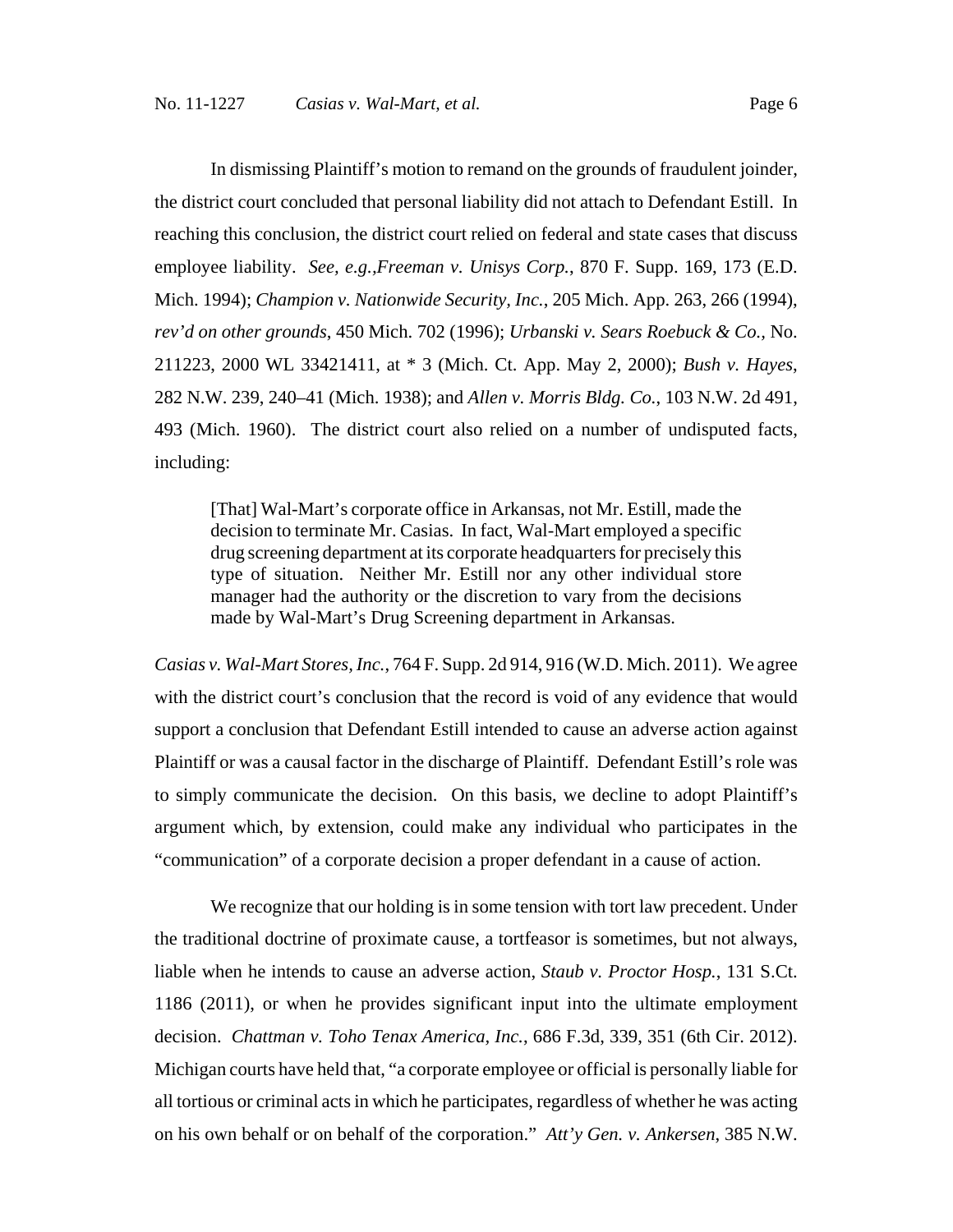2d 658, 673 (Mich. Ct. App. 1986); *see Warren Tool Co. v. Stephenson*, 161 N.W. 2d 133, 148 (Mich. 1968) (applying Michigan tort law and holding that "the agents and officers of a corporation are liable for torts which they personally commit, even though in doing so they act for the corporation, and even though the corporation is also liable for the tort.") (citations omitted). There is, however, an absence of guidance from Michigan courts on the issue of a corporate employee's personal liability and the required level of individual participation necessary to establish a common-law wrongful termination action. We therefore consider Defendant Estill's liability in a wrongful termination suit in the context of other Michigan laws.

Under the Michigan Elliott-Larsen Civil Rights Act (ELCRA), Mich. Comp. Laws. § 37.2101 *et seq.*, a supervisor can be personally liable as an employer's agent for discriminatory employment actions if he or she "is responsible for making personnel decisions." *Urbanski*, No. 211223, 2000 WL 33421411, at \* 3 (citing *Jenkins v. Se. Mich. Chapter, Am. Red Cross*, 369 N.W. 2d 223 (Mich. Ct. App. 1985)).

Similarly, in the context of conversion cases, personal liability attaches when a Defendant "actively participates" in the conversion. *See Citizens Ins. Co. of Am. v. Delcamp Truck Ctr., Inc.,* 444 N.W.2d 210, 213 (1989) ("When conversion is committed by a corporation, the agents and officers of the corporation may also be found personally liable for their active participation in the tort, even though they do not personally benefit thereby." (citations omitted)); *Trail Clinic, P.C. v. Bloch*, 319 N.W. 2d 638, 642 (1982) ("This Court has held that where a defendant acts on his own behalf or as an officer or agent of a corporation he is personally liable for the torts in which he actively participated." (citations omitted)). Thus, Michigan courts recognize limitations on the ability to attach personal liability to corporate actors. Defendant Estill's actions fall squarely within those limitations. In this case, Defendant Estill was not a participant in the decision to terminate Plaintiff's employment and merely communicated the corporate decision to Plaintiff. His mere acquiescence to the command from Wal-Mart's corporate office to communicate Plaintiff's termination does not render him subject to personal liability.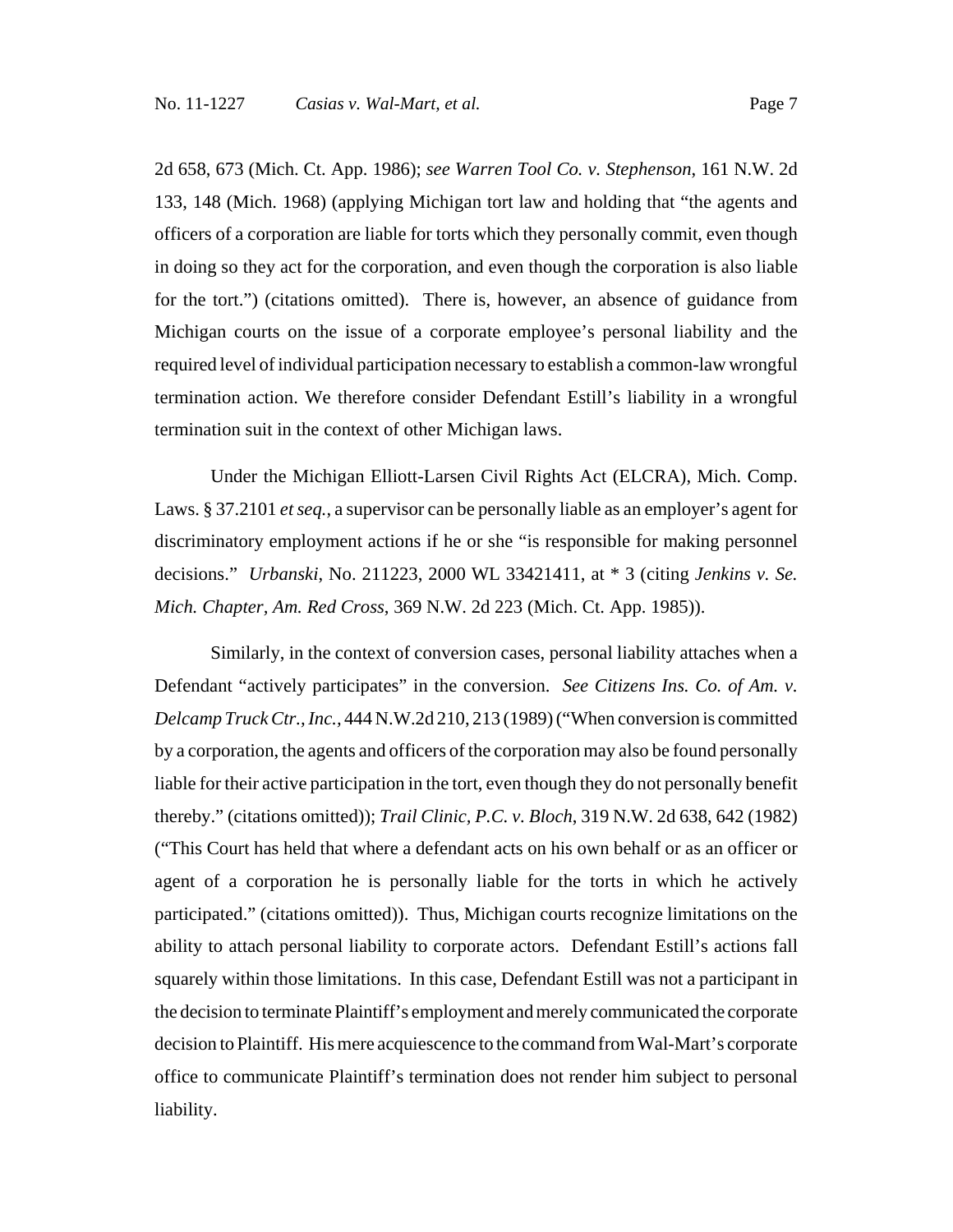Therefore, we find that the district court appropriately held that Defendant Estill's limited involvement in Plaintiff's discharge did not subject him to liability. The district court did not err in its conclusion that the state court complaint failed to state a plausible claim against Defendant Estill.

## **II. Motion to Dismiss**

Plaintiff next claims that the plain language and policy of the MMMA protects patients against disciplinary action in a private employment setting for using marijuana in accordance with Michigan law.

We review *de novo* a district court's grant of a Rule 12(b)(6) motion to dismiss for failure to state a claim. *Vibo Corp. Inc. v. Conway*, 669 F.3d 675, 683 (6th Cir. 2012). In order to entitle the plaintiff to relief, the complaint "does not need detailed factual allegations" but should identify "more than labels and conclusions." *Bell Atlantic Corp. v. Twombly*, 550 U.S. 544, 555 (2007) (citations omitted). "To survive a motion to dismiss, a complaint must contain sufficient factual matter, accepted as true, to 'state a claim to relief that is plausible on its face."' *Ashcroft v. Iqbal*, 556 U.S. 662, 678 (quoting *Twombly*, 550 U.S. at 570).

## **A. Statutory Interpretation**

According to the MMMA,

A qualifying patient who has been issued and possesses a registry identification card shall not be subject to arrest, prosecution, or penalty in any manner, or denied any right or privilege, including but not limited to civil penalty or disciplinary action by a business or occupational or professional licensing board or bureau, for the medical use of marihuana in accordance with this act . . . .

Mich. Comp. Laws § 333.26424(a). The parties' dispute focuses on the use of the word "business" and whether the word simply modifies the words "licensing board or bureau," or in the alternative, whether "business" should be read independently from "licensing board or bureau."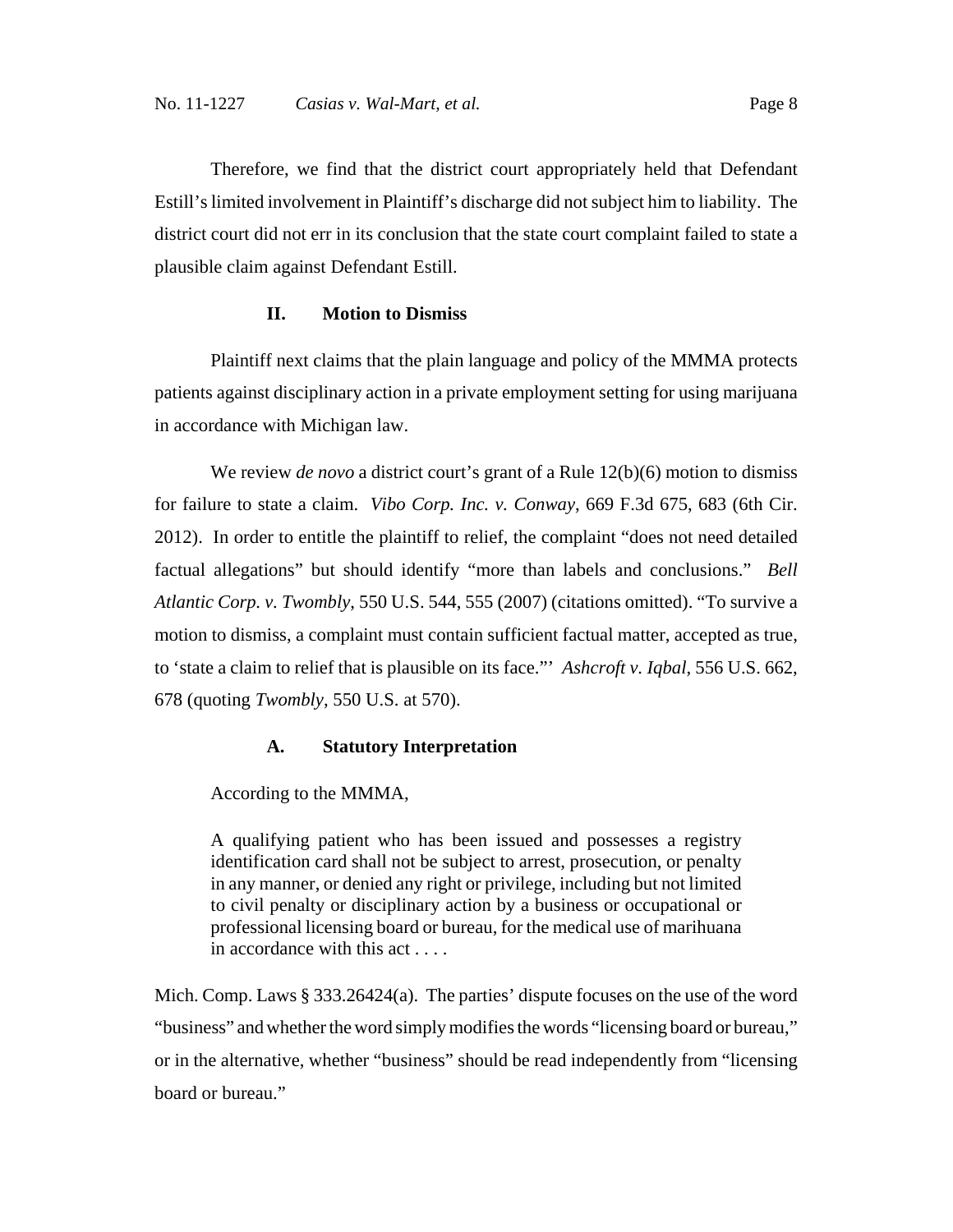Under Michigan law, courts interpreting statutes "must review the entire law itself in order to arrive at the legislative intent and provide an harmonious whole. If the intent is evident from this comprehensive review of the statute, [then the] inquiry ends and [the court] employ[s] the plain intent." *Grand Traverse Cnty. v. State*, 538 N.W. 2d 1, 4 (Mich. 1995) (citation omitted). When the "language used is clear and the meaning of the words chosen is unambiguous, a common-sense reading of the provision will suffice, and no interpretation is necessary." *People v. Lee*, 526 N.W. 2d 882, 885 (Mich. 1994) (quoting *Karl v. Bryant Air Conditioning*, 331 N.W.2d 456 (1982)) (internal quotation marks and citations omitted)). Only if the "statute is of doubtful meaning or ambiguous, is the 'door . . . open to a judicial determination of the legislative intent."' *Id*. (quoting *Knapp v. Palmer*, 37 N.W. 2d 679, 681 (1949)).

The district court concluded that "the MMMA does not regulate private employment; [r]ather the Act provides a potential defense to criminal prosecution or other adverse action by *the state*." *Casias*, 764 F. Supp. 2d. at 922–23 (emphasis in original) (citation omitted). Specifically, the court concluded that the "MMMA contains *no language* stating that it repeals the general rule of at-will employment in Michigan or that it otherwise limits the range of allowable private decisions by Michigan businesses." *Id*. (emphasis in original). Moreover, the district court found that the word "business" does not govern private employment actions. *Id*.

We agree with the district court and find that the MMMA does not impose restrictions on private employers, such as Wal-Mart. Where as here, the "statute does not define one of its terms[,] it is customary to look to the dictionary for a definition" and be mindful that "undefined words are given meaning as understood in common language, taking into consideration the text and subject-matter relative to which they are employed." *Lee,* 526 N.W.2d at 885 (citation and internal quotation marks omitted); *see also West Town Line Assocs*., *LLC v. Mack & Meldrum Assocs., LLC,* 2010 WL 785938 (Mich. Ct. App. 2010) (finding that the dictionary definition of the word "business" meant a "commercial enterprise carried on and for profit," and "commercial, industrial, or professional dealings" or "an affair or matter"). Plaintiff's interpretation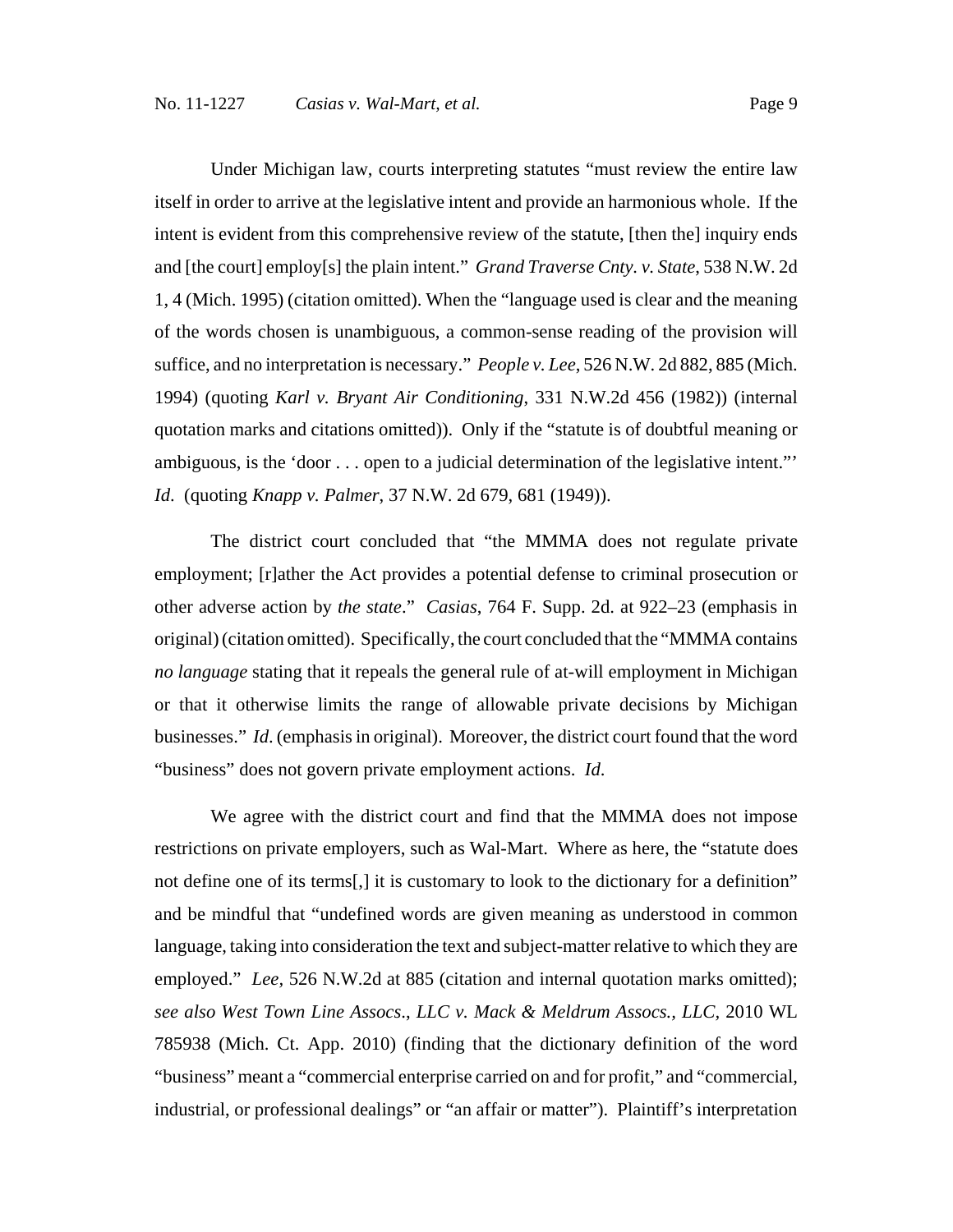is entirely inconsistent with state law precedent, which requires us to "interpret the words in their context and with a view to their place in the overall statutory scheme." *Manuel v. Gill*, 753 N.W. 2d 48, 56 (Mich. 2008); *G.C. Timmis & Co. v. Guardian Alarm Co.,* 662 N.W. 2d 710, 714 (2003) ("It is a familiar principle of statutory construction that words grouped in a list should be given related meaning.") (citations omitted).

Based on a plain reading of the statute, the term "business" is not a stand-alone term as Plaintiff alleges, but rather the word "business" describes or qualifies the type of "licensing board or bureau." Mich. Comp. Laws § 333.26424(a). Read in context, and taking into consideration the natural placement of words and phrases in relation to one another, and the proximity of the words used to describe the kind of licensing board or bureau referred to by the statute, it is clear that the statute uses the word "business" to refer to a "business" licensing board or bureau, just as it refers to an "occupational" or "professional" licensing board or bureau. The statute is simply asserting that a "qualifying patient" is not to be penalized or disciplined by a "business or occupational or professional licensing board or bureau" for his medical use of marijuana.

Plaintiff also argues that the plain language of the statute somehow regulates private employment relationships, restricting the ability of a private employer to discipline an employee for drug use where the employee's use of marijuana is authorized by the state. We find, however, that the statute never expressly refers to employment, nor does it require or imply the inclusion of private employment in its discussion of occupational or professional licensing boards. The statutory language of the MMMA does not support Plaintiff's interpretation that the statute provides protection against disciplinary actions by a business, inasmuch as the statute fails to regulate private employment actions.

We also note that other courts have found that their similar state medical marijuana laws do not regulate private employment actions. *See Johnson v. Columbia Falls Aluminum Co.*, 350 Mont. 562, 2009 WL 865308, at \*2 (Mont. 2009) ("The [Medical Marijuana Act] MMA specifically provides that it cannot be construed to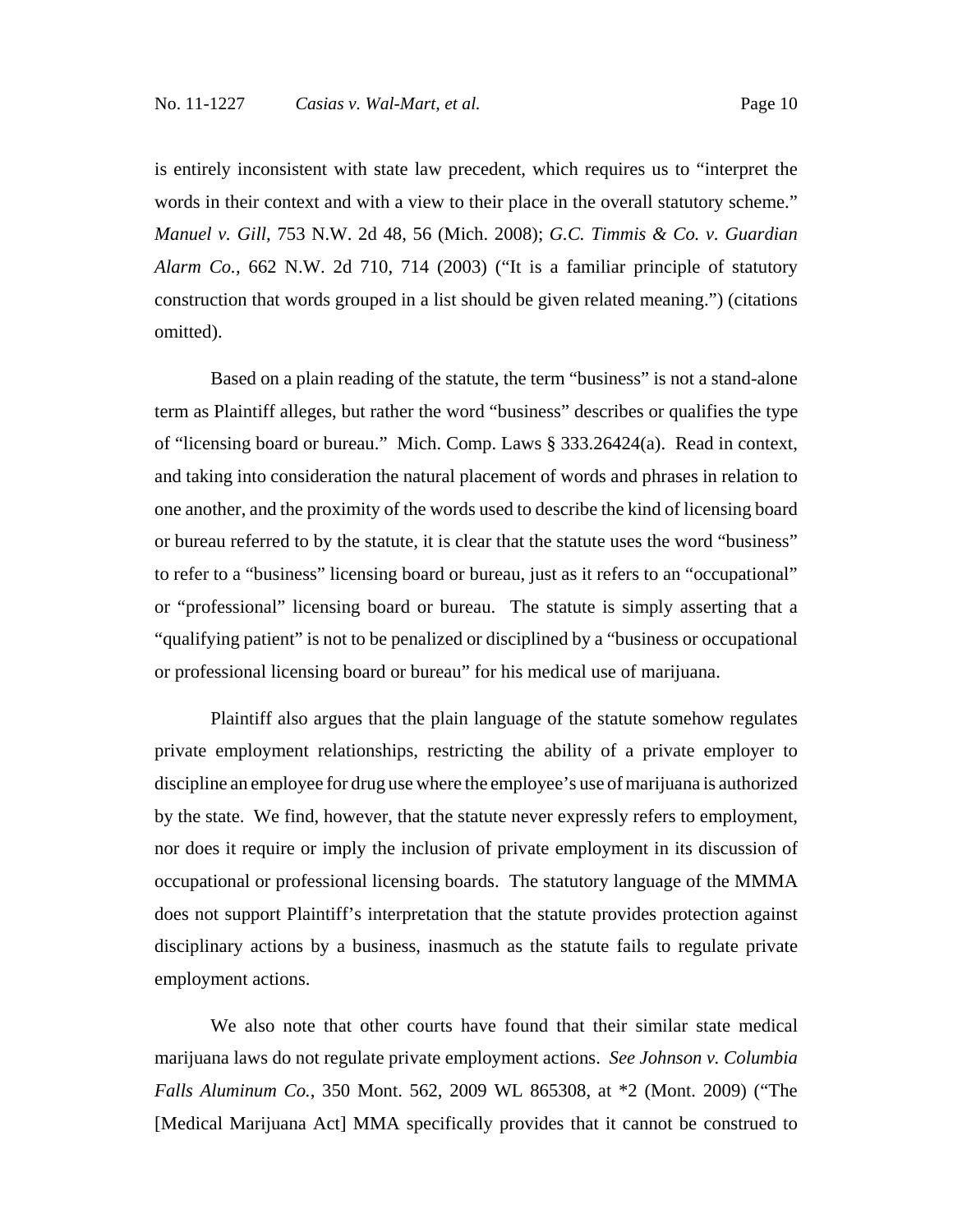require employers 'to accommodate the medical use of marijuana in any workplace."') (quoting MCA § 50-46-205(2)(b)); *Roe v. TeleTech Customer Care Mgmt., LLC*, 216 P.3d 1055 (Wash. Ct. App. 2009) ("[I]t is unlikely that voters intended to create such a sweeping change to current employment practices [under the Medical Use of Marijuana Act]."); *Ross v. Ragingwire Telecomms., Inc.,* 174 P.3d 200, 203 (Cal. 2008) ("Nothing in the text or history of the Compassionate Use Act [California's medical marijuana law] suggests the voters intended the measure to address the respective rights and duties of employers and employees.") Thus, in addition to being unpersuasive on its face, Plaintiff's interpretation of the MMMA, which would proscribe employer terminations of qualified medical marijuana users, is in direct conflict with other states which have passed similar legislation.

## **B. Public Policy Interpretation**

For similar reasons, we dismiss Plaintiff's argument that Plaintiff's discharge was contrary to public policy. The district court held that the MMMA did not regulate private employment but that the statute could potentially provide a defense to criminal prosecution or any other adverse action by the state. The district court concluded, therefore, that private employees are not protected from disciplinary action as a result of their use of medical marijuana, nor are private employers required to accommodate the use of medical marijuana in the workplace. In rendering its decision, the district court explained that Michigan voters could not have intended such consequences and that accepting Plaintiff's argument would create a new category of protected employees, which would "mark a radical departure from the general rule of at-will employment in Michigan." *Casias*, 764 F.Supp. 2d at 922.

We agree with the district court that accepting Plaintiff's public policy interpretation could potentially prohibit any Michigan business from issuing any disciplinary action against a qualifying patient who uses marijuana in accordance with the Act. Such a broad extension of Michigan law would be at odds with the reasonable expectation that such a far-reaching revision of Michigan law would be expressly enacted. Such a broad extension would also run counter to other Michigan statutes that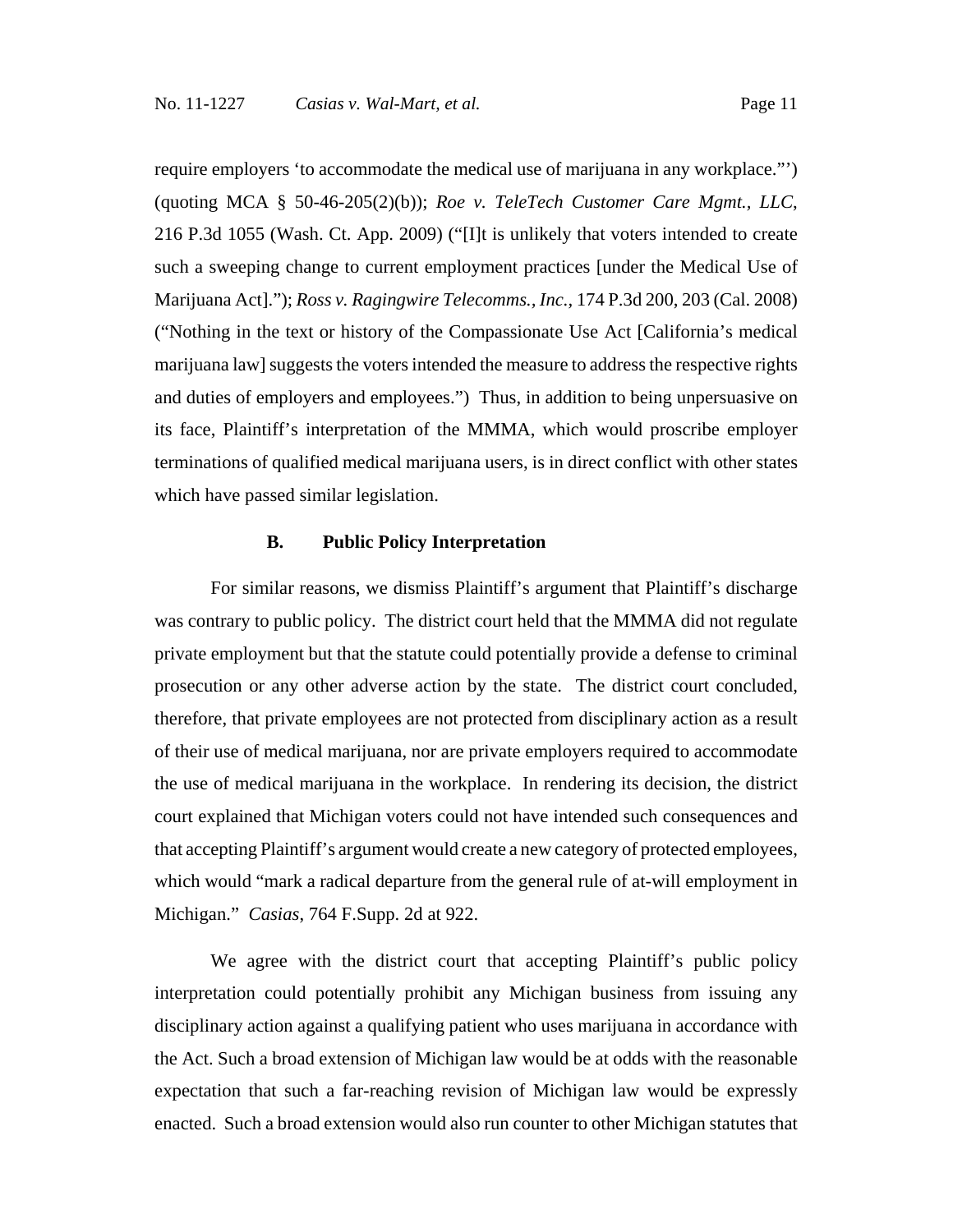clearly and expressly impose duties on private employers when the duties imposed fundamentally affect the employment relationship. *See, e.g.*, Michigan Elliott-Civil Rights Act of 1976, Mich. Comp. Laws  $\S 37.2202(1)$  ("An employers shall not . . . discriminate against an individual with respect to employment . . . "); Persons With Disabilities Civil Rights Act of 1976, Mich. Comp. Laws § 37.1102(1) ("[A]n employer shall not . . . discharge or otherwise discriminate against an individual . . . because of a disability . . . "); and Michigan's Occupational Safety and Health Act, Mich. Comp. Laws  $\S$  4008.1002 ("This act shall apply to all places of employment in the state ... "). The MMMA does not include any such language nor does it confer this responsibility upon private employers. We therefore reject Plaintiff's policy argument.**<sup>1</sup>**

## **CONCLUSION**

For these reasons, we **AFFIRM** the judgment of the district court.

<sup>&</sup>lt;sup>1</sup>We need not address the issue of whether federal law preempts the MMMA based on our finding that the MMMA does not regulate private employment.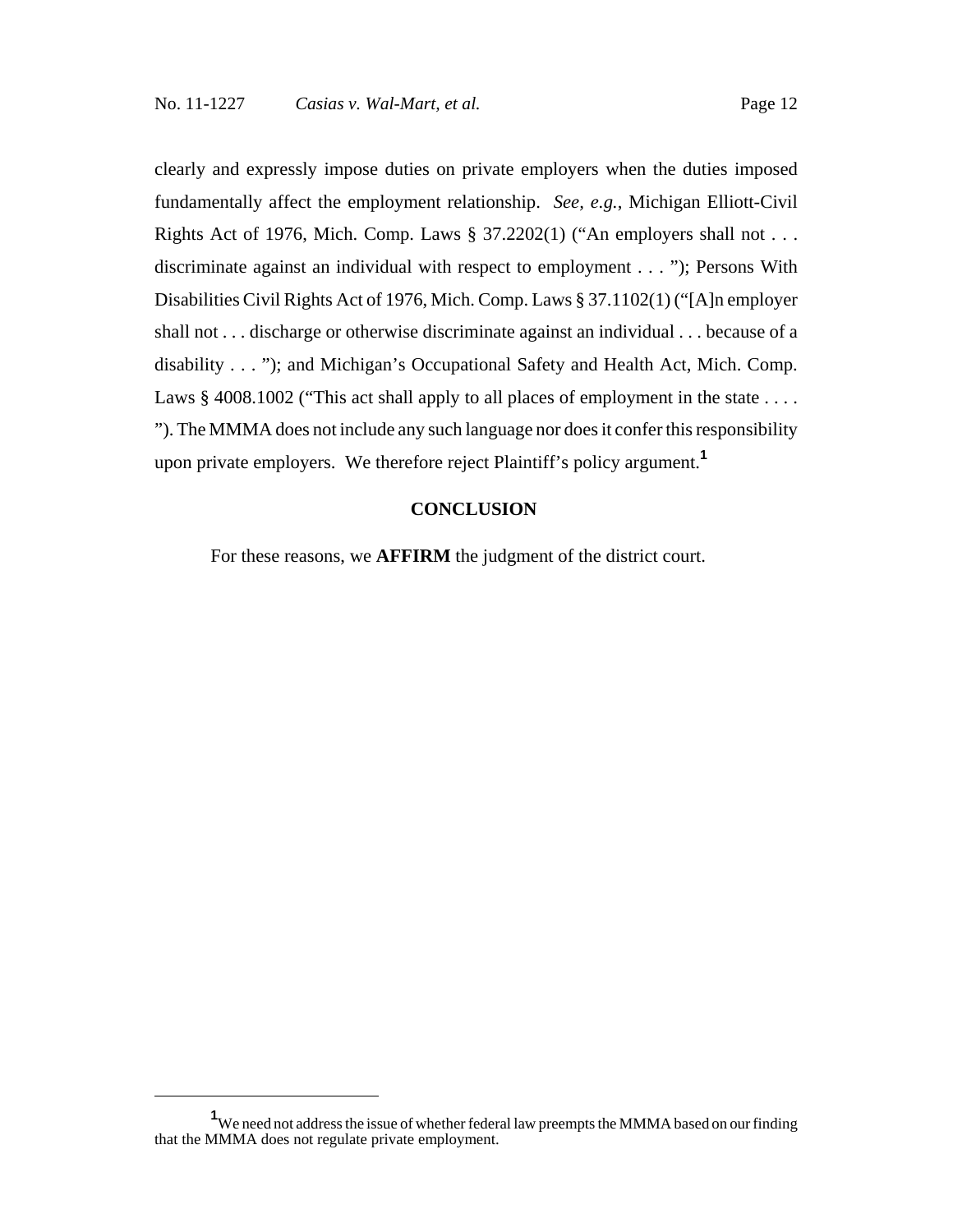## **DISSENT \_\_\_\_\_\_\_\_\_\_\_\_\_**

**\_\_\_\_\_\_\_\_\_\_\_\_\_**

KAREN NELSON MOORE, Circuit Judge, dissenting. Plaintiff Joseph Casias lives in Michigan. Defendant Troy Estill lives in Michigan. The parties in this case are not diverse. In determining that the district court nonetheless had diversity-based subject-matter jurisdiction over this state-law case on the basis of fraudulent joinder, the majority improperly answers an unsettled question of Michigan law, contrary to our caselaw directing us to resolve ambiguities in state law in favor of remand. Moreover, the majority reaches out to answer this first unsettled question of Michigan law in order to address a second unsettled question of Michigan law. In so doing, we overstep our bounds as a federal court, and I respectfully dissent.

A defendant is fraudulently joined, and the court may disregard his citizenship for diversity jurisdiction purposes, only if "'it be clear that there can be no recovery under the law of the state on the cause alleged or on the facts in view of the law.'" *Alexander v. Elec. Data Sys. Corp.*, 13 F.3d 940, 949 (6th Cir. 1994) (quoting *Bobby Jones Garden Apartments, Inc. v. Suleski*, 391 F.2d 172, 176 (5th Cir. 1968)). The question is whether "'there is arguably a reasonable basis for predicting'" that the allegedly fraudulently joined defendant could be liable. *Id.* (quoting *Bobby Jones Garden Apartments*, 391 F.2d at 176); *see also Coyne v. Am. Tobacco Co.*, 183 F.3d 488, 493 (6th Cir. 1999) (no fraudulent joinder "if there is a colorable basis for predicting that a plaintiff may recover against non-diverse defendants"). Because cases that are in federal court on the basis of diversity jurisdiction involve questions of state law, the values of federalism and comity instruct that a federal court "must resolve 'all disputed questions of fact and ambiguities in the controlling . . . state law in favor of the non removing party.'" *Coyne*, 183 F.3d at 493 (quoting *Alexander*, 13 F.3d at 949). The question of whether "'there is arguably a reasonable basis for predicting'" that a defendant could be liable is not the same as whether such a claim would succeed. *Alexander*, 13 F.3d at 949 (citation omitted).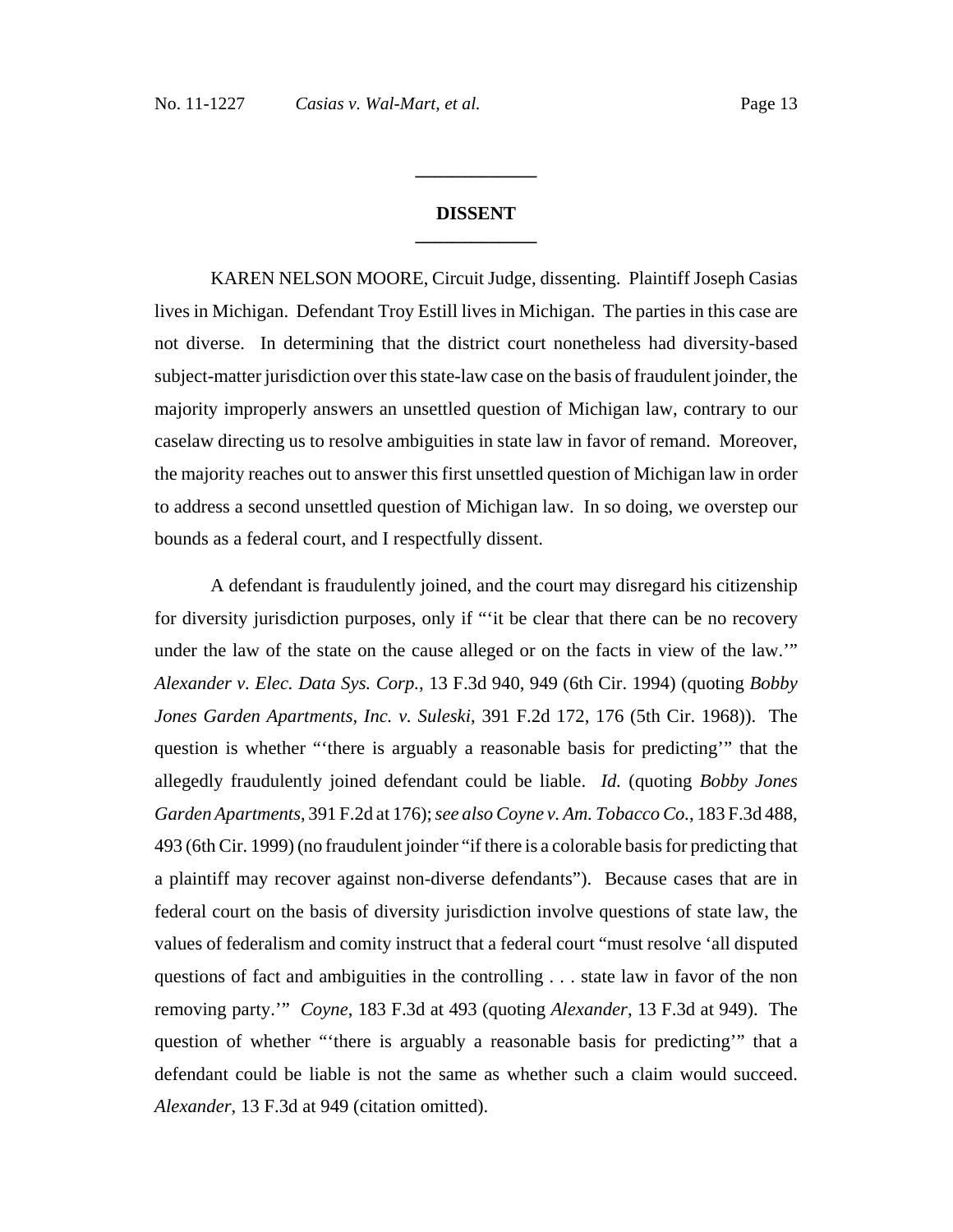Here, it is far from clear that there is no "reasonable basis for predicting" that Estill could be liable for wrongful termination under Michigan law. Under Michigan law, "a corporate employee or official is personally liable for all tortious or criminal acts in which he participates, regardless of whether he was acting on his own behalf or on behalf of the corporation." *Att'y Gen. v. Ankersen*, 385 N.W.2d 658, 673 (Mich. Ct. App. 1986). Michigan courts have simply not addressed the issue of a corporate employee's personal liability in the context of a common-law wrongful-termination claim and thus have not ruled on how such an employee "participates" in a wrongful termination.**<sup>1</sup>** In the context of a fraudulent-joinder ruling, federal courts are not free to predict how a state court would rule on an unsettled issue of state law; if the state law is unclear as to whether a non-diverse defendant could face liability, the federal court has no subject-matter jurisdiction and must remand the case.

Even applying the standard for agency liability under Michigan's Elliott-Larsen Civil Rights Act ("ELCRA"), the issue of Estill's liability under the circumstances in this case is not clear. Michigan courts have held that "a supervisor need not have complete authority over hiring, firing, promoting or disciplining" to be personally liable as an employer's agent for discriminatory-employment actions under the ELCRA. *Urbanski v. Sears Roebuck & Co.*, No. 211223, 2000 WL 33421411, at \*3 (Mich. Ct. App. May 2, 2000). Estill is the store manager, which certainly suggests some degree of control over personnel decisions; more importantly for present purposes, Wal-Mart has not shown that Estill lacked such control.

Indeed, Estill clearly had authority to terminate Casias, because he was the person who actually fired Casias. *See* R. 1-3 (Estill Decl. at 4) (Page ID #37) ("I was directed . . . to terminate Plaintiff's employment for failing his drug test."). Accordingly, Estill is not like the human resources assistant in *Urbanski* who neither made nor had the authority to make the challenged termination decision. *See* 2000 WL 33421411, at \*4.

<sup>&</sup>lt;sup>1</sup>The majority cites two cases for the proposition that "Michigan courts recognize limitations on the ability to attach personal liability to corporate actors." Interestingly, both cases held that the actor involved was personally liable. *See Citizens Ins. Co. of Am. v. Delcamp Truck Ctr., Inc.*, 444 N.W.2d 210 (Mich. Ct. App. 1989); *Trail Clinic, P.C. v. Bloch*, 319 N.W.2d 638 (Mich. Ct. App. 1982).